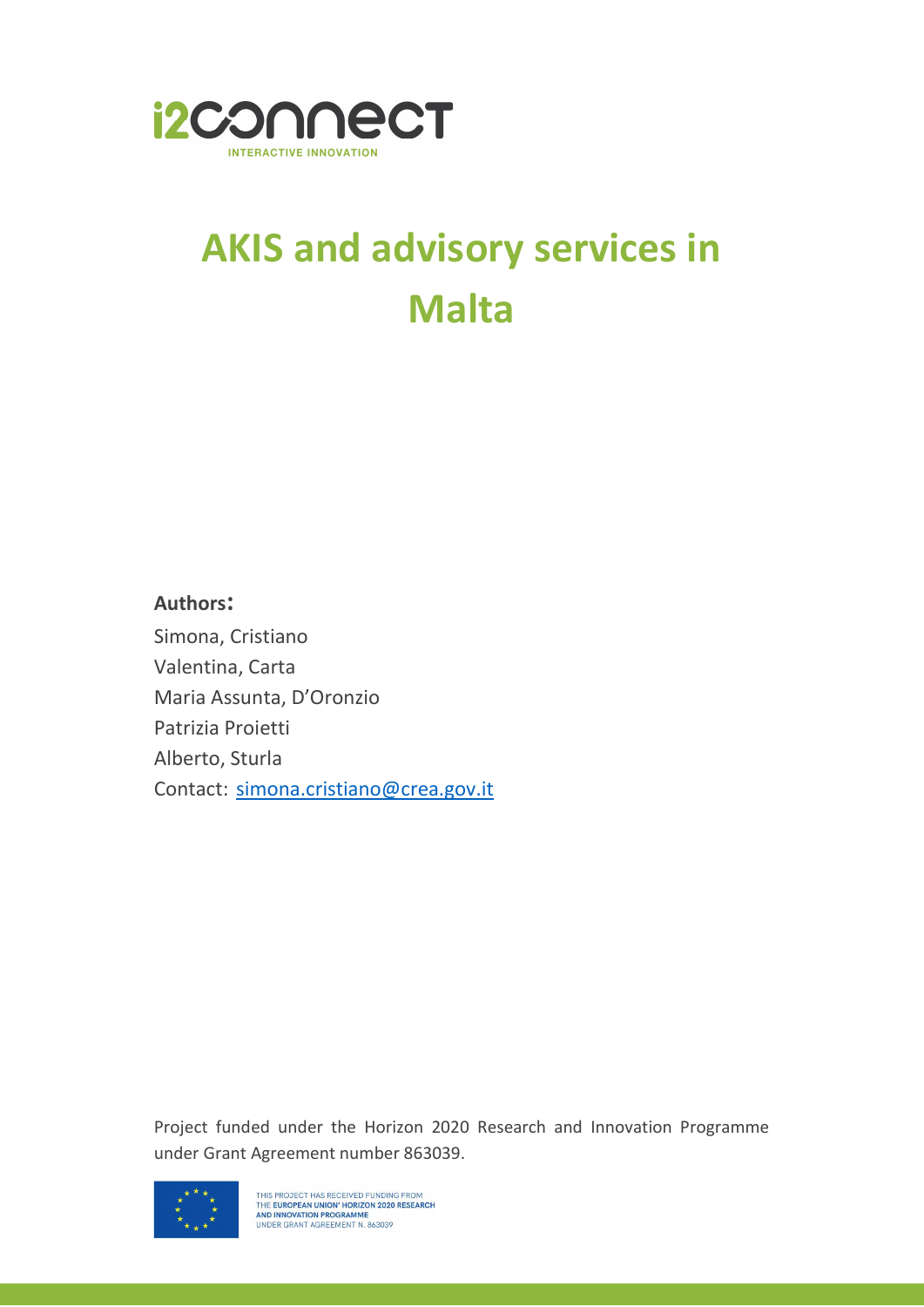

Agriculture has a marginal role in the overall Maltese economy, but it is an essential feature of local landscape and environment, although the more intensive productions (i.e.: pig breeding and horticulture) still struggle with the sustainability of their practices. The productive basis is essentially made by small farms whose holders' population is progressively ageing. Moreover, there's a general lack of sound agricultural training, often replaced by a "learning by doing" approach that is not conducive to a prompt acknowledgment of the innovations.

Nevertheless, over the last years, European rural and agricultural policies have widely contributed in reshaping the local agriculture, thanks to the entry of young farmers and new farmer-based organisations that are more oriented towards entrepreneurship, full-time working and innovation.

On the other hand, local AKIS is still not completely structured in order to comply with the needs of local agriculture, being them focused on the enhancement of competitiveness and sustainability of small old-fashioned farmers or on innovative approaches to agricultural practices and markets pursued by younger ones. AKIS in Malta is in fact characterised by a little number of actors with a low level

of coordination and a lack of systemic vision. Farm advisory services are provided by few private, mostly farmers'-based organizations and one governmental body (AgriConnect), which present different degree of integration and approaches within the local AKIS and a clear distribution of competencies on advisory topics.

Besides major public actors, that however are the main providers for CAP and RD matters, also farmer's cooperatives and the producer's organizations act as advisors, with a field of competences more shifted toward products marketization and technical assistance and mean of production. However, farmers mostly rely on external experts for specialized advisory services. As a matter of fact, the main FAS provider is a public subject directly belonging to the Ministry of Agriculture, Fisheries and Animal Welfare (MAFA), and research and innovation in the field of agriculture is tightly in the hands of the main superior education actors (University of Malta & the Malta College of Arts and Technology), which, however, belong to the Ministry of Education.

The policy frameworks on the matter are equally lacking complementarity, as they are articulated in three main areas (Research and Innovation; Education and lifelong learning; Agriculture and environment) scarcely integrated the one to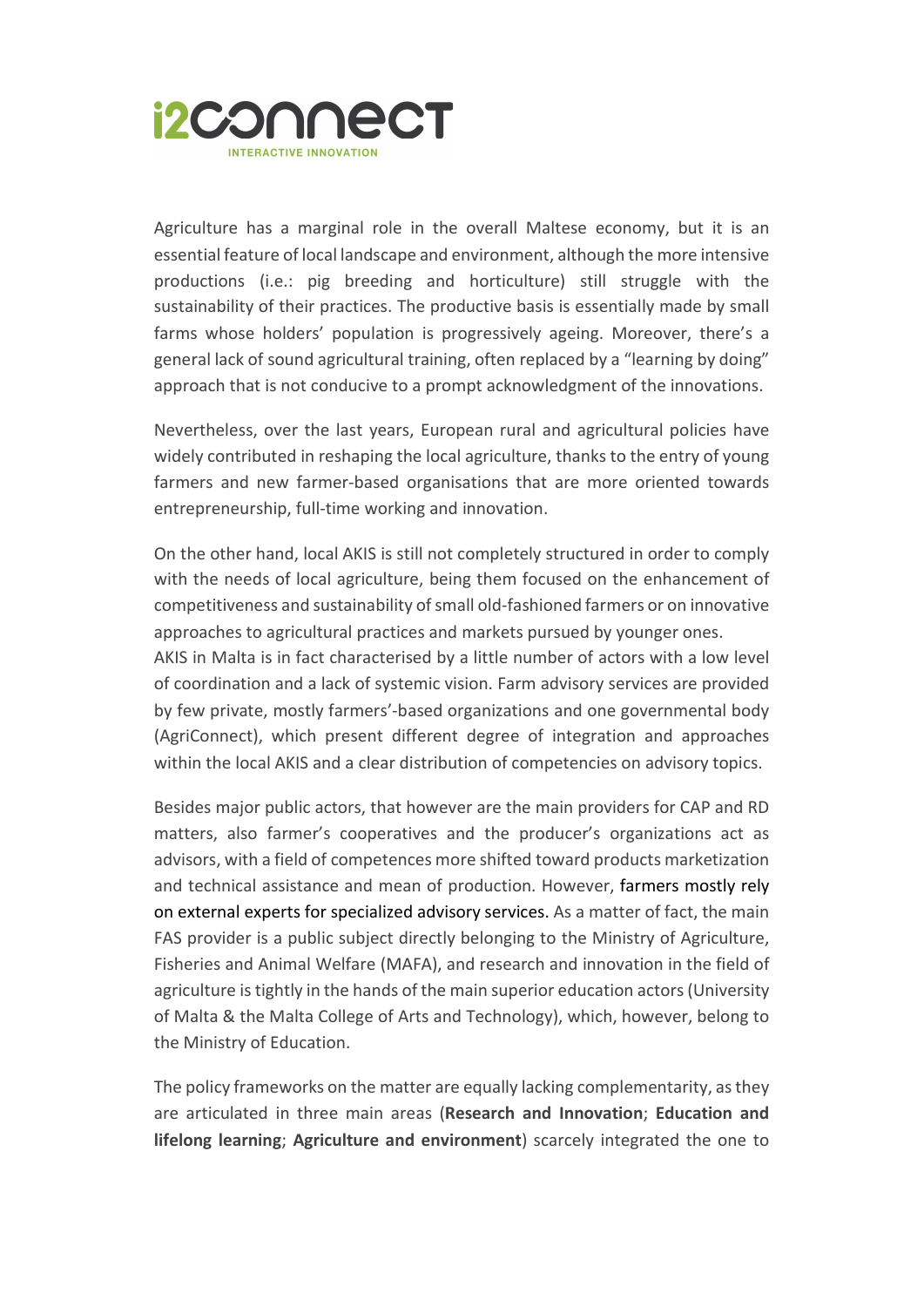

each other. Recent efforts are being put into place in order to favour policies integration, by adopting, through public consultations, a more participatory approach that is shaping the regulatory framework.